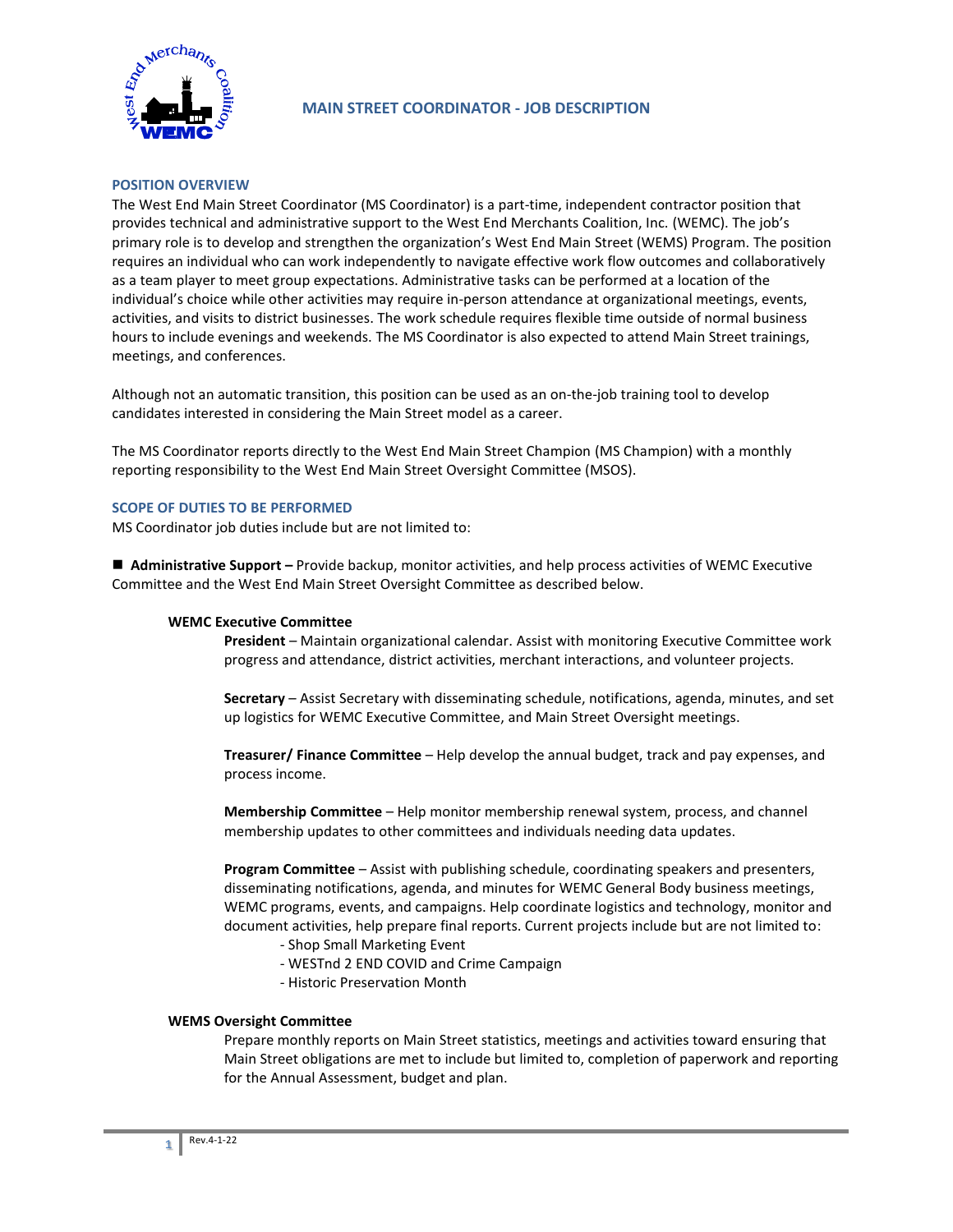**Database Management** – Maintain WEMC contact database. Monitor in-take, usage, maintenance, and growth of the database where contacts are gathered from various entry points for placement into master files and alerting committees needing the information.

 **Communications –** Coordinate internal and external communications. Support all forms of the organization's communication production schedule through research, content development, proof-reading, coordination of postings, and follow-up action. Areas of communication include the following:

**Internal** – organizational, meeting and activity documentation, assignments and follow up, email correspondence, developmental sessions/presentations.

**External** – Outreach correspondence inclusive of E-blasts, response mechanisms, website, PR and marketing (print and digital), and social media. Research and gather relevant communications to be broadcast to business community with back-up links, images and sources. WEMC maintains a website, broadcasts through 2 newsletters: *Minding Your Business* and *News Alerts* and posts on Twitter, Facebook, and Linked In.

 **Track and Report District Data** – Collect, track, and maintain material and statistics required for internal decision making, public information, and Main Street reporting. Maintain records for WEMC and MSOC within Google Drive and otherwise as directed.

Training will be provided to define and explain the data requests listed below. A guidance structure and a team approach will be present. An inventory of resources and tools will accompany the training.

Develop and maintain data systems to collect and track material for monthly Main Street required online reporting and WEMC Committee reports. Track, record, and analyze district data trends, changes, and items to be addressed within the corridor. This includes building inventory, vacancies, new developments, tenants, and land/ building owners, impact historic preservation guidelines, permits and licensing, land use, regulatory overlays, tax allocations, purchase and rental rates, unemployment and job creation numbers, business retention, zoning activity, business type percentages, crime statistics, code enforcement issues, and public activities.

#### **JOB REQUIREMENTS**

#### **Knowledge and Skills**

- A better than average knowledge of the following computer tools: MS Office (Word, Excel, PowerPoint), Google products (Drive, Gmail, etc.), MailChimp, Eventbrite, Zoom, and the ability to quickly learn new software packages and internet platforms.
- Ownership of a computer or laptop and printer.
- Strong use of social media.
- Ability to research, collect, and effectively explain data.
- Written and verbal communication skills with the ability to proofread and edit copy.
- Strong time management skills, ability to multi-task and meet deadlines.
- Flexibility with the ability to adapt to a non-traditional work routine, and hours.
- Professionally represent WEMC with the ability to interface with all status levels.

## **Minimum Required Education and Experience**

Education:

- A Degree from an accredited institution of higher learning, 2-year, 4 year, or technical school. Preference will be given for concentrated studies or a minimum 3 year work experience in Business, Marketing, Public Policy, or Non-Profit Management.

#### Experience:

- Minimum of three years of administrative support services.
- Minimum of three years of experience working with a nonprofit organization or small business.
- Strong working knowledge of the following computer software programs and online platforms MS Office (Word, Excel, PowerPoint), Google products (Drive, Gmail, etc.), MailChimp, Eventbrite, and Zoom.
- Current experience in social media posting on Twitter, Facebook, and Instagram.